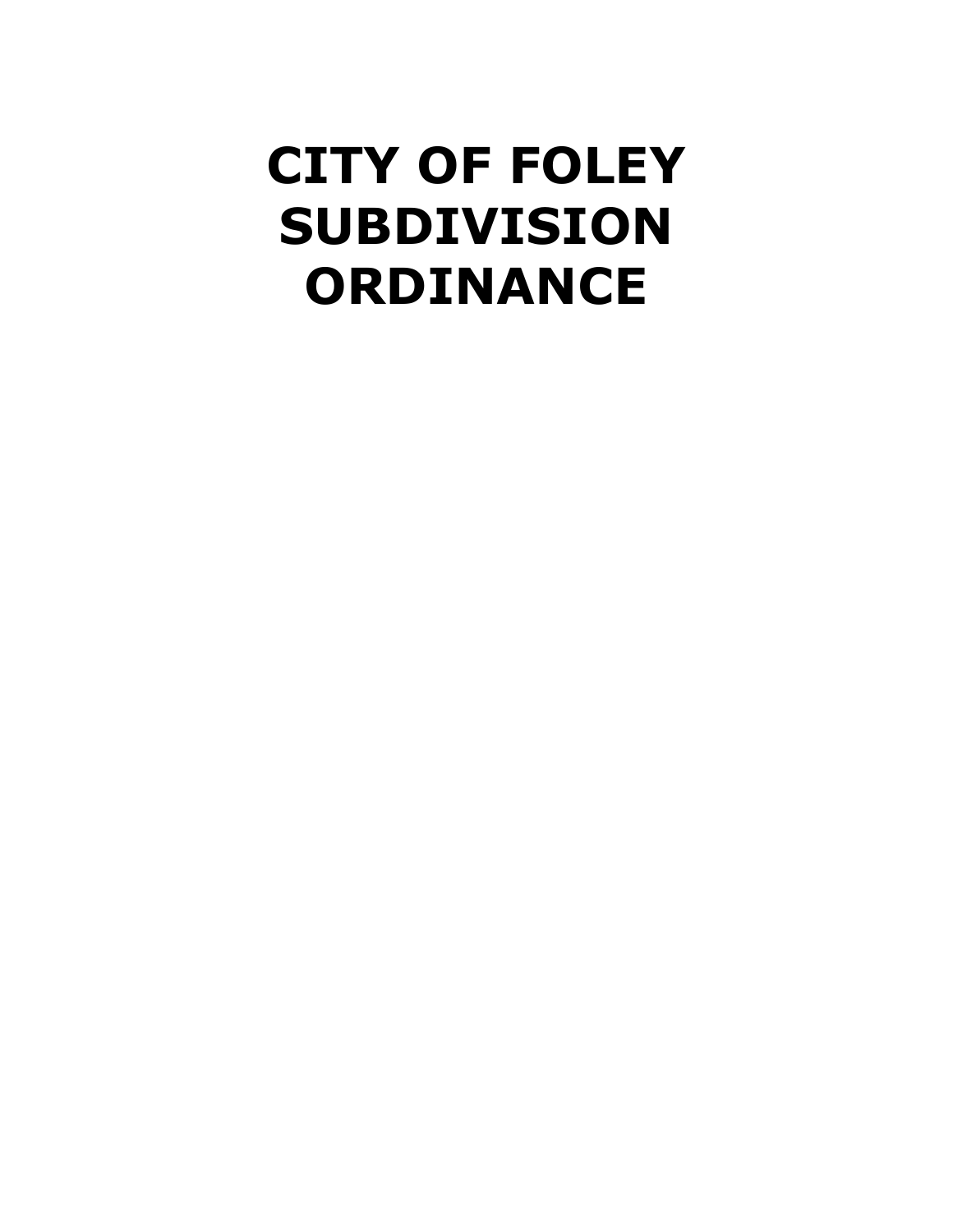# **TABLE OF CONTENTS**

#### SECTION 1 TITLE

#### SECTION 2 PURPOSE, JURISDICTION AND CONVEYANCES

- Subdivision 1 Purpose
- Subdivision 2 Jurisdiction
- Subdivision 3 Restriction Recording Conveyances
- Subdivision 4 Applicability

#### SECTION 3 GENERAL REQUIREMENTS AND DEFINITIONS

- Subdivision 1 General Requirements
- Subdivision 2 Definitions

#### SECTION 4 REVIEW AND ACTION

- Subdivision 1 Approval of Subdivisions Required
- Subdivision 2 Sketch Plat Procedure
- Subdivision 3 Action on Preliminary Plat
- Subdivision 4 Approved Preliminary Subdivision
- Subdivision 5 Premature Subdivisions

#### SECTION 5 PRELIMINARY PLAT

- Subdivision 1 Submission Requirements
- Subdivision 2 Preliminary Plat Requirements
- Subdivision 3 Preliminary Plat Standards

# SECTION 6 FINAL PLAT

- Subdivision 1 Submission Requirements
- Subdivision 2 Action on Final Plat
- Subdivision 3 Data Required for Final Plat

# SECTION 7 DESIGN STANDARDS

- Subdivision 1 General Street Design
- Subdivision 2 Sidewalks and Trails
- Subdivision 3 Grading Plan
- Subdivision 4 Easements Required
- Subdivision 5 Block Standards
- Subdivision 6 Lot Standards
- Subdivision 7 Drainage Concerns and Flooding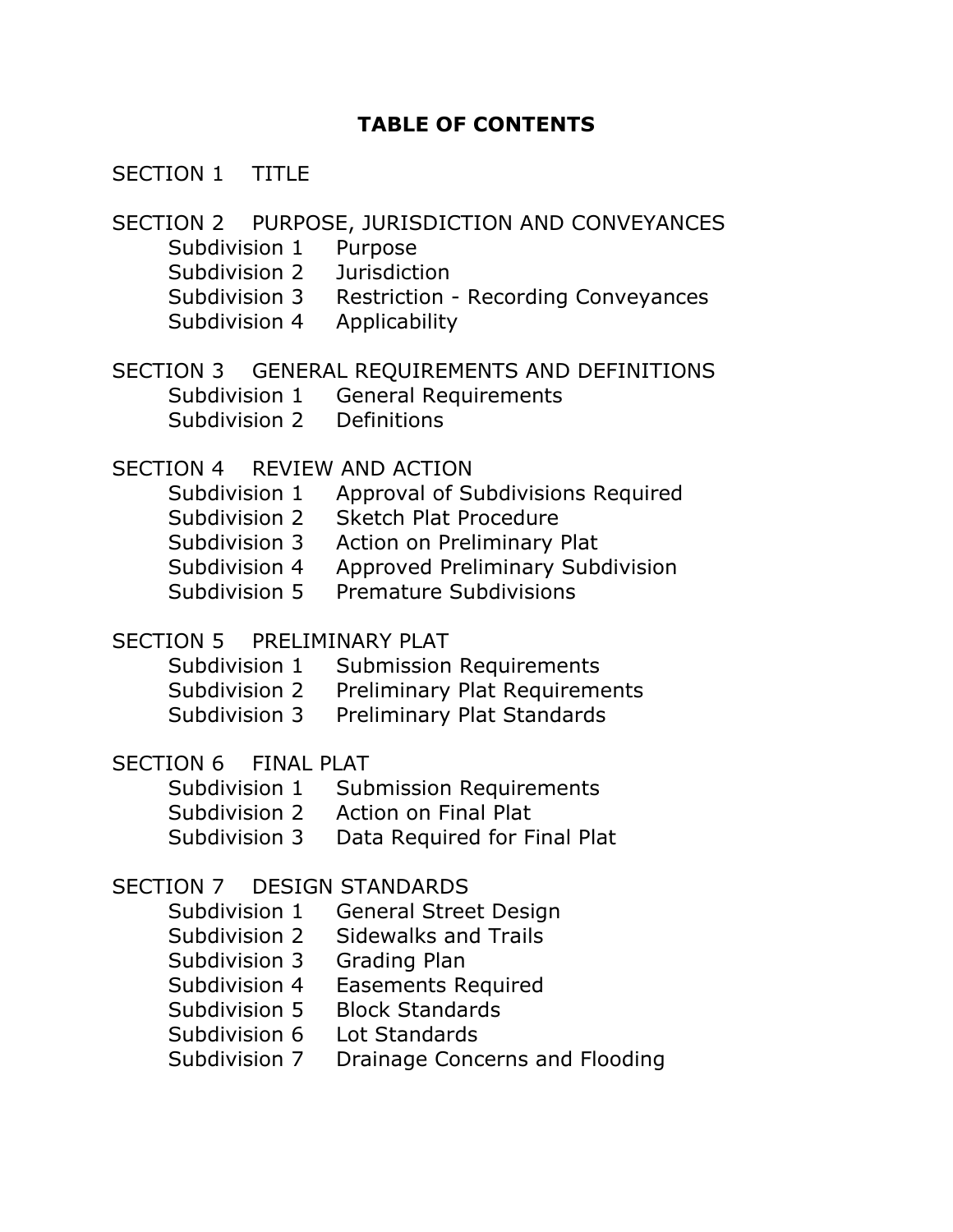#### SECTION 8 STREET NAMES AND ADDRESS NUMBERING

- Subdivision 1 Intent and Purpose
- Subdivision 2 Street Names and Address Assignments
- Subdivision 3 Address Assignment
- Subdivision 4 Street Naming Assignment
- Subdivision 5 Street Suffixes
- Subdivision 6 Definitions
- Subdivision 7 Guidelines and Configurations for Street Naming
- Subdivision 8 Street Name Display Requirements

# SECTION 9 BASIC IMPROVEMENTS

- Subdivision 1 General
- Subdivision 2 Street Improvements
- Subdivision 3 Drainage Improvements
- Subdivision 4 Trees Required
- Subdivision 5 Sanitary Sewer and Water Improvements
- Subdivision 6 Electric, Telephone & Cable Distribution Lines
- Subdivision 7 Erosion and Sediment Control
- Subdivision 8 Financing Improvements

# SECTION 10 PUBLIC LAND DEDICATION

- Subdivision 1 Dedications of Public Sites and Open Spaces
- Subdivision 2 Subdivisions Involving Mixed Uses
- Subdivision 3 Dedication of Land
- Subdivision 4 Cash in Lieu of Land
- Subdivision 5 Special Park Fund
- Subdivision 6 Deed to Property
- Subdivision 7 Property Taxes on Dedicated Property

#### SECTION 11 MINOR SUBDIVISIONS

Subdivision 1 Qualified Minor Subdivisions

# SECTION 12 PLANNED UNIT DEVELOPMENT

- Subdivision 1 Planned Unit Development
- Subdivision 2 Application
- Subdivision 3 Procedure

# SECTION 13 VARIANCES

Subdivision 1 Planning Commission Recommendation